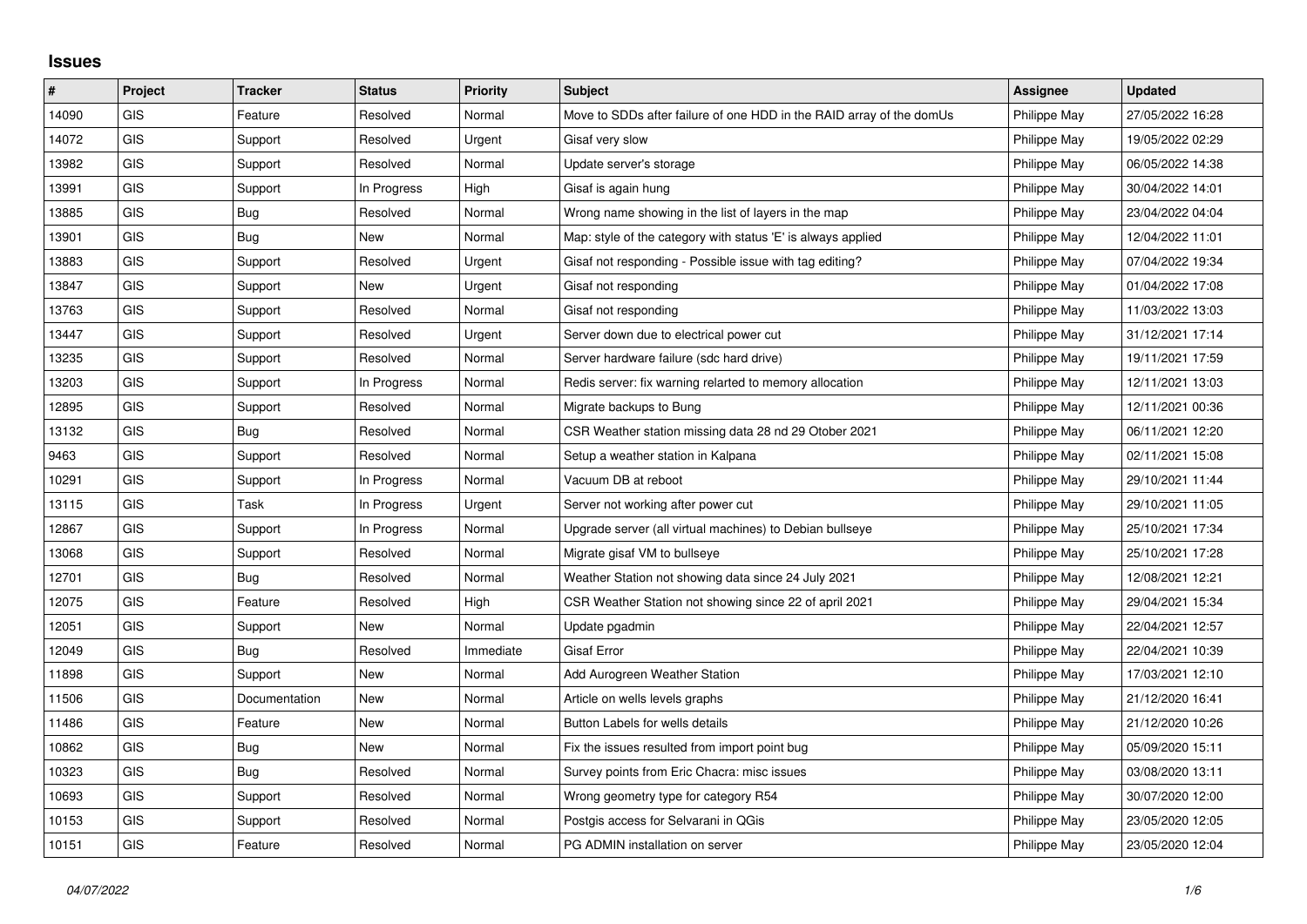| $\sharp$ | Project                             | <b>Tracker</b> | <b>Status</b> | <b>Priority</b> | <b>Subject</b>                                                                   | <b>Assignee</b> | <b>Updated</b>   |
|----------|-------------------------------------|----------------|---------------|-----------------|----------------------------------------------------------------------------------|-----------------|------------------|
| 9220     | <b>GIS</b>                          | Feature        | Resolved      | High            | Setting the daily resampling of weather data starting from 8.30 am               | Philippe May    | 08/01/2020 17:57 |
| 9292     | <b>GIS</b>                          | Support        | Resolved      | Normal          | Server upgrade to buster                                                         | Philippe May    | 13/11/2019 12:29 |
| 8504     | <b>GIS</b>                          | Support        | Resolved      | Normal          | Clean data from the weather station                                              | Philippe May    | 04/07/2019 17:05 |
| 8450     | <b>GIS</b>                          | Support        | Resolved      | Normal          | Unable to Load Jupyter Lab                                                       | Philippe May    | 10/06/2019 15:52 |
| 7853     | <b>GIS</b>                          | Support        | New           | Normal          | Install OpenDroneMap and WebODM                                                  | Philippe May    | 09/05/2019 15:57 |
| 8246     | GIS                                 | Support        | Resolved      | Normal          | Server down?                                                                     | Philippe May    | 06/05/2019 15:45 |
| 7957     | <b>GIS</b>                          | Bug            | Feedback      | High            | Export polygon shapefiles do not show "holes"                                    | Philippe May    | 04/04/2019 16:14 |
| 7120     | GIS                                 | Support        | In Progress   | Normal          | High CPU usage on the server (dom0)                                              | Philippe May    | 26/02/2019 13:10 |
| 7763     | <b>GIS</b>                          | Feature        | Feedback      | Normal          | Infrastructure: migrate old-admin to the same server than gisaf                  | Philippe May    | 25/02/2019 11:11 |
| 7551     | <b>GIS</b>                          | <b>Bug</b>     | Resolved      | Normal          | error while downloading shapefiles from gisaf                                    | Philippe May    | 06/02/2019 09:10 |
| 7156     | <b>GIS</b>                          | Support        | Resolved      | Normal          | Make server boot again                                                           | Philippe May    | 05/02/2019 11:13 |
| 7552     | <b>GIS</b>                          | Bug            | Resolved      | Normal          | error in auto import of raw points to point shapefiles                           | Philippe May    | 05/02/2019 11:13 |
| 7554     | GIS                                 | <b>Bug</b>     | Resolved      | Normal          | Cannot auto import points for project RZ                                         | Philippe May    | 04/02/2019 16:31 |
| 7343     | GIS                                 | Support        | Resolved      | Normal          | Add layer for locations                                                          | Philippe May    | 02/02/2019 15:25 |
| 7402     | <b>GIS</b>                          | Support        | New           | Normal          | Integrate data from well probes                                                  | Philippe May    | 10/01/2019 11:12 |
| 7161     | <b>GIS</b>                          | Support        | In Progress   | Normal          | Setup remote backup                                                              | Philippe May    | 19/12/2018 10:14 |
| 6954     | <b>GIS</b>                          | Support        | Resolved      | Normal          | Create a VM for DB                                                               | Philippe May    | 10/11/2018 16:02 |
| 6990     | GIS                                 | Support        | Resolved      | Normal          | Create a VM for Notebooks                                                        | Philippe May    | 10/11/2018 15:57 |
| 6494     | <b>GIS</b>                          | Support        | Resolved      | Normal          | Add CC copyright on data                                                         | Philippe May    | 31/08/2018 21:19 |
| 5978     | GIS                                 | Task           | Resolved      | High            | Registration for Bangalore Open Street Map conference                            | Philippe May    | 11/06/2018 11:56 |
| 3410     | <b>GIS</b>                          | Support        | Resolved      | High            | Map website to http://water.auroville.org.in                                     | Philippe May    | 27/12/2016 22:41 |
| 3368     | <b>GIS</b>                          | Bug            | Resolved      | Urgent          | Cannot upload data                                                               | Philippe May    | 21/12/2016 12:10 |
| 13968    | Geomatic studio<br>models for Gisaf | Feature        | Resolved      | Normal          | Create layers and all for the LB records                                         | Philippe May    | 28/04/2022 17:18 |
| 12646    | Geomatic studio<br>models for Gisaf | Feature        | New           | Normal          | Add and import new data from Johan for OFC                                       | Philippe May    | 01/08/2021 19:46 |
| 11678    | Geomatic studio<br>models for Gisaf | Feature        | <b>New</b>    | Normal          | Add new models for AVES                                                          | Philippe May    | 02/02/2021 12:13 |
| 8096     | Geomatic studio<br>models for Gisaf | Task           | Resolved      | Normal          | Creating a Gkpg/shp for elevation points in Basins with category as an attribute | Philippe May    | 24/05/2019 16:57 |
| 7935     | Geomatic studio<br>models for Gisaf | Task           | Resolved      | Normal          | Template components in order                                                     | Philippe May    | 20/03/2019 15:18 |
| 7709     | Geomatic studio<br>models for Gisaf | Feature        | Resolved      | Normal          | Waste water treatment plant improvements                                         | Philippe May    | 19/03/2019 23:58 |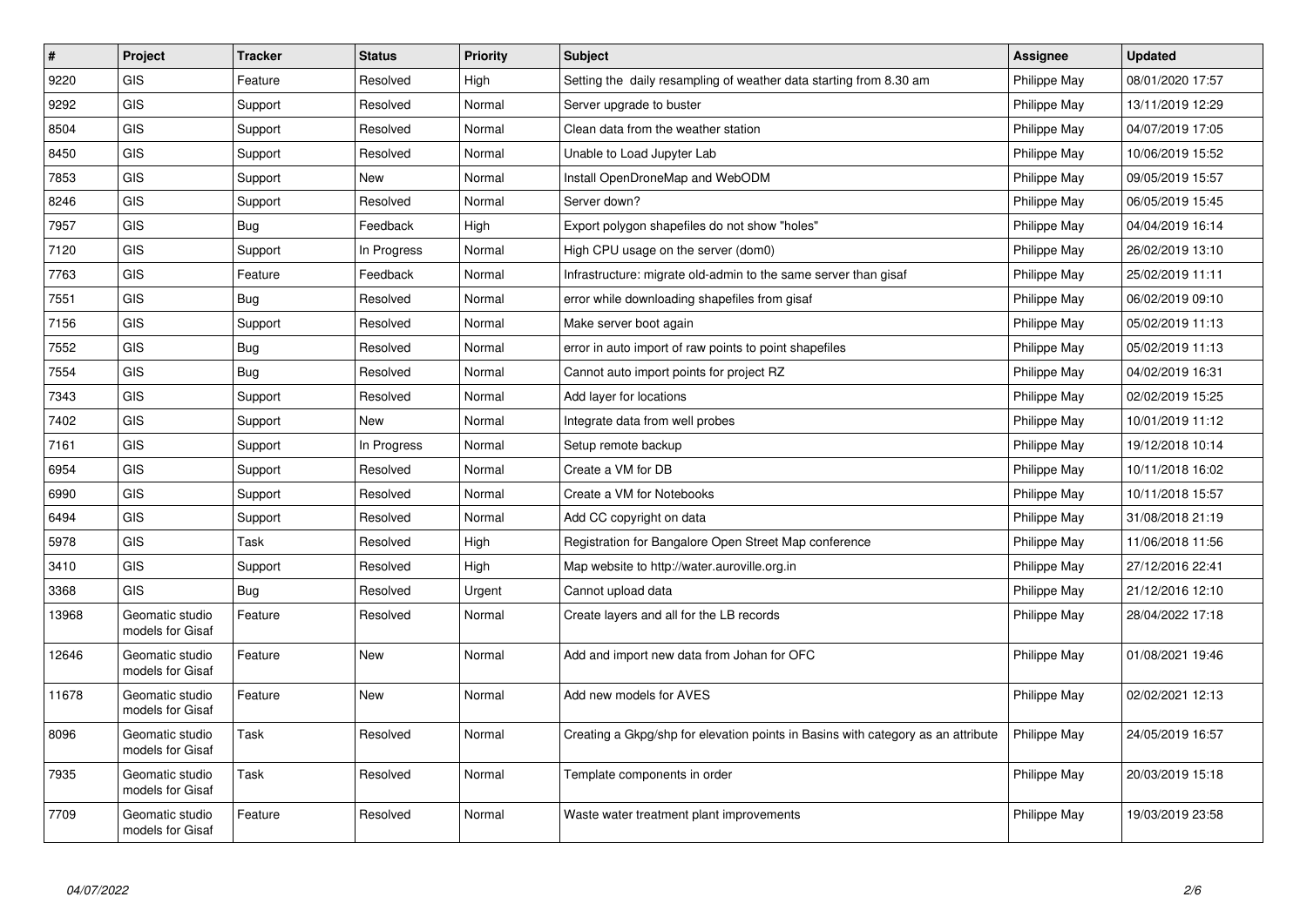| $\sharp$ | <b>Project</b>                      | <b>Tracker</b> | <b>Status</b> | <b>Priority</b> | <b>Subject</b>                                                                       | <b>Assignee</b> | <b>Updated</b>   |
|----------|-------------------------------------|----------------|---------------|-----------------|--------------------------------------------------------------------------------------|-----------------|------------------|
| 7936     | Geomatic studio<br>models for Gisaf | Task           | Resolved      | Normal          | Add the wastewater type to the origin                                                | Philippe May    | 19/03/2019 23:56 |
| 7696     | Geomatic studio<br>models for Gisaf | Feature        | Resolved      | Normal          | HT Cables shapefile from Johan                                                       | Philippe May    | 25/02/2019 18:54 |
| 7725     | Geomatic studio<br>models for Gisaf | Feature        | Resolved      | Normal          | Add a button for generating reports                                                  | Philippe May    | 25/02/2019 13:08 |
| 7710     | Geomatic studio<br>models for Gisaf | Feature        | Resolved      | Normal          | Add fields to the individual components                                              | Philippe May    | 25/02/2019 13:07 |
| 7711     | Geomatic studio<br>models for Gisaf | Feature        | Resolved      | Normal          | Add fields to component types                                                        | Philippe May    | 25/02/2019 13:06 |
| 13985    | Gisaf                               | Bug            | New           | High            | Gisaf is hanged                                                                      | Philippe May    | 29/04/2022 22:15 |
| 13952    | Gisaf                               | Support        | Resolved      | Normal          | Gisaf isn't Connecting                                                               | Philippe May    | 25/04/2022 11:27 |
| 13766    | Gisaf                               | Bug            | <b>New</b>    | Normal          | OGCAPI: make async                                                                   | Philippe May    | 11/03/2022 14:39 |
| 13681    | Gisaf                               | Support        | Resolved      | Normal          | Gisaf isn't Connecting                                                               | Philippe May    | 19/02/2022 11:01 |
| 13642    | Gisaf                               | Support        | Resolved      | Urgent          | Electrical problems: Server down                                                     | Philippe May    | 15/02/2022 09:38 |
| 13258    | Gisaf                               | <b>Bug</b>     | Resolved      | Normal          | Missing data from AmbientWeather weather stations                                    | Philippe May    | 21/11/2021 16:50 |
| 11762    | Gisaf                               | Feature        | Resolved      | Normal          | Switch from Mapbox to Maplibre                                                       | Philippe May    | 20/11/2021 15:21 |
| 13202    | Gisaf                               | Support        | Resolved      | Normal          | Gisaf is showing error                                                               | Philippe May    | 12/11/2021 12:59 |
| 13125    | Gisaf                               | <b>Bug</b>     | Resolved      | Normal          | Live layers: error with no detail shown                                              | Philippe May    | 01/11/2021 19:06 |
| 13090    | Gisaf                               | Support        | Resolved      | Normal          | Importing error in new admin                                                         | Philippe May    | 28/10/2021 11:00 |
| 12688    | Gisaf                               | Support        | Resolved      | Normal          | Layers are not visible                                                               | Philippe May    | 10/08/2021 10:03 |
| 12491    | Gisaf                               | Feature        | Resolved      | Normal          | Measure distances on the map                                                         | Philippe May    | 11/07/2021 11:51 |
| 10675    | Gisaf                               | Feature        | Resolved      | Normal          | Add attribution on map                                                               | Philippe May    | 04/07/2021 13:58 |
| 10224    | Gisaf                               | Support        | Resolved      | Normal          | Update gs.basemaps in Jupyter notebooks                                              | Philippe May    | 14/06/2021 16:15 |
| 11907    | Gisaf                               | Feature        | Resolved      | Normal          | Allow specific project list for custom models                                        | Philippe May    | 19/03/2021 16:13 |
| 11886    | Gisaf                               | Support        | Resolved      | Normal          | Pandas resample deprecation warning                                                  | Philippe May    | 16/03/2021 12:49 |
| 11649    | Gisaf                               | Feature        | Resolved      | Normal          | Wells timeline dashboard misc. improvements                                          | Philippe May    | 27/01/2021 15:47 |
| 11577    | Gisaf                               | Feature        | Resolved      | Normal          | Dashboard: multiple sections per page                                                | Philippe May    | 27/01/2021 12:37 |
| 10569    | Gisaf                               | Feature        | Resolved      | Normal          | Well Masterfile/Repository                                                           | Philippe May    | 19/12/2020 17:10 |
| 11457    | Gisaf                               | Support        | Resolved      | Normal          | Building Shed and Retaining Walls are not showing in a map                           | Philippe May    | 14/12/2020 19:52 |
| 11449    | Gisaf                               | Feature        | Resolved      | Normal          | Strip extra characters when importing survey CSV files                               | Philippe May    | 10/12/2020 01:06 |
| 8721     | Gisaf                               | Feature        | New           | Normal          | Survey data basket: handle the case when more than one file in the basket per<br>day | Philippe May    | 14/10/2020 17:01 |
| 11081    | Gisaf                               | Support        | New           | Normal          | Gisaf doesn't allowed multiple reconciliation                                        | Philippe May    | 01/10/2020 15:00 |
| 11071    | Gisaf                               | Support        | New           | Normal          | Reconciliation: cannot find some points                                              | Philippe May    | 01/10/2020 13:03 |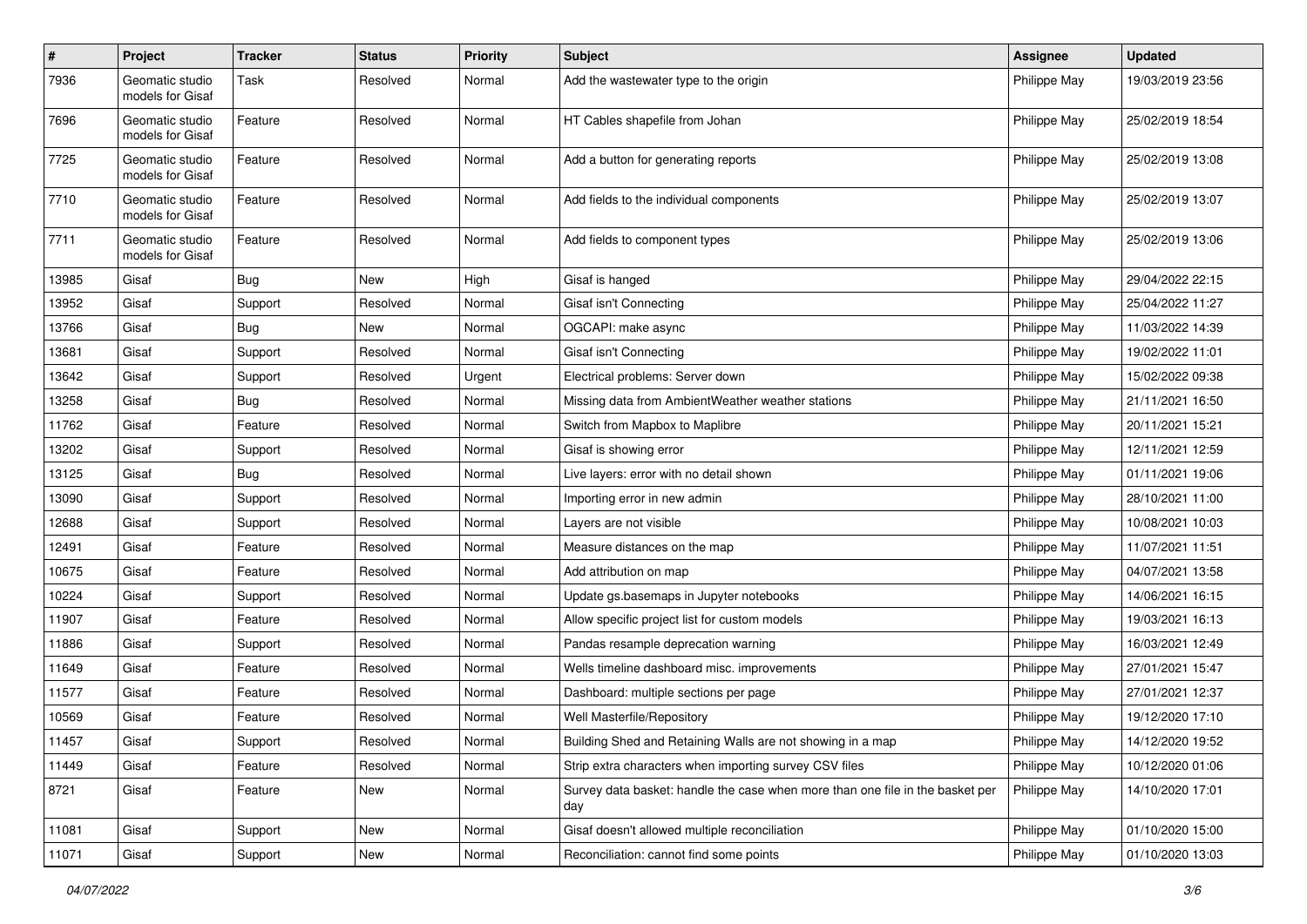| #     | Project | <b>Tracker</b> | <b>Status</b> | <b>Priority</b> | Subject                                                                                                              | <b>Assignee</b> | <b>Updated</b>   |
|-------|---------|----------------|---------------|-----------------|----------------------------------------------------------------------------------------------------------------------|-----------------|------------------|
| 10991 | Gisaf   | <b>Bug</b>     | New           | Normal          | Graph of Average rainfall by month in Dashboard - limited viewing area when<br>zooming in                            | Philippe May    | 17/09/2020 14:49 |
| 10740 | Gisaf   | Bug            | Resolved      | Normal          | Change status: issue with projection system                                                                          | Philippe May    | 17/09/2020 14:34 |
| 10741 | Gisaf   | Feature        | Resolved      | Normal          | Add a way for changing status of a feature, given its original id                                                    | Philippe May    | 16/09/2020 17:35 |
| 10948 | Gisaf   | Feature        | Resolved      | Normal          | Add WMS3 server capabilities (with pygeoapi)                                                                         | Philippe May    | 14/09/2020 16:59 |
| 9749  | Gisaf   | Feature        | New           | Normal          | Strip extra characters in graphQL queries                                                                            | Philippe May    | 07/09/2020 12:48 |
| 10920 | Gisaf   | Feature        | Resolved      | Normal          | Add option to display labels on the map                                                                              | Philippe May    | 07/09/2020 11:54 |
| 10830 | Gisaf   | Bug            | Resolved      | Normal          | Import issue with raw survey points                                                                                  | Philippe May    | 30/08/2020 14:45 |
| 10829 | Gisaf   | <b>Bug</b>     | Resolved      | Normal          | Missing symbols                                                                                                      | Philippe May    | 24/08/2020 12:34 |
| 10819 | Gisaf   | Bug            | Resolved      | Normal          | Evergreen well: popup showing "null" instead of location, status, type                                               | Philippe May    | 23/08/2020 23:44 |
| 10732 | Gisaf   | Bug            | Resolved      | Normal          | Wind Speed unit                                                                                                      | Philippe May    | 04/08/2020 16:52 |
| 10728 | Gisaf   | <b>Bug</b>     | Resolved      | Normal          | Cannot download CSV for values                                                                                       | Philippe May    | 03/08/2020 15:49 |
| 9552  | Gisaf   | Documentation  | Resolved      | Normal          | Weekly resampling - Starts on mondays                                                                                | Philippe May    | 25/07/2020 17:12 |
| 10182 | Gisaf   | Feature        | Resolved      | Normal          | Function to change status of surveyed features                                                                       | Philippe May    | 15/07/2020 15:10 |
| 10536 | Gisaf   | Feature        | Resolved      | Normal          | Migrate PlottableModel.Actions.download_csv_value to plugins                                                         | Philippe May    | 15/07/2020 15:07 |
| 10539 | Gisaf   | Bug            | Resolved      | Normal          | New basket admin: the metadata (surveyor, etc) aren't populated from raw<br>points when importing shapefiles         | Philippe May    | 15/07/2020 15:02 |
| 10439 | Gisaf   | Bug            | Resolved      | Normal          | Reconciliation: use categories instead of layers                                                                     | Philippe May    | 27/06/2020 05:21 |
| 10213 | Gisaf   | <b>Bug</b>     | Resolved      | Normal          | Point showing in the reconciliation pop-up but error while reconciling                                               | Philippe May    | 26/06/2020 14:37 |
| 10400 | Gisaf   | Bug            | Resolved      | Normal          | Map search: works only once                                                                                          | Philippe May    | 24/06/2020 12:05 |
| 10407 | Gisaf   | Bug            | Resolved      | Normal          | Live layer DXF export: missing reprojection                                                                          | Philippe May    | 23/06/2020 04:24 |
| 10364 | Gisaf   | Support        | <b>New</b>    | Normal          | Reconcile the reconciliations                                                                                        | Philippe May    | 17/06/2020 17:27 |
| 10360 | Gisaf   | Bug            | Resolved      | Normal          | Cannot import survey: accuracy issue                                                                                 | Philippe May    | 17/06/2020 01:29 |
| 10337 | Gisaf   | <b>Bug</b>     | Resolved      | Normal          | Custom layers with a "status" column not displayed on the map                                                        | Philippe May    | 13/06/2020 17:36 |
| 10331 | Gisaf   | Feature        | Resolved      | Normal          | Reconciliation: sort layer by alphabetical order                                                                     | Philippe May    | 12/06/2020 17:45 |
| 10289 | Gisaf   | <b>Bug</b>     | Resolved      | Normal          | New basket: cannot import raingauge Excel sheet                                                                      | Philippe May    | 11/06/2020 12:17 |
| 10306 | Gisaf   | Bug            | Resolved      | Normal          | Logout not working                                                                                                   | Philippe May    | 11/06/2020 12:13 |
| 10152 | Gisaf   | Feature        | Resolved      | Normal          | wells list in Measures Tab with only wells having measures                                                           | Philippe May    | 10/06/2020 15:05 |
| 10149 | Gisaf   | Bug            | Resolved      | Normal          | Import basket: fix authorization auto import                                                                         | Philippe May    | 09/06/2020 23:09 |
| 10214 | Gisaf   | Support        | New           | Normal          | Multiple Reconciliations                                                                                             | Philippe May    | 27/05/2020 16:12 |
| 10180 | Gisaf   | Bug            | Resolved      | Normal          | Error importing Johan's shapefile                                                                                    | Philippe May    | 27/05/2020 15:34 |
| 10125 | Gisaf   | <b>Bug</b>     | Resolved      | Normal          | Feature with Status other than existing, not showing in the map (example: future   Philippe May<br>building outline) |                 | 20/05/2020 04:05 |
| 10014 | Gisaf   | Feature        | Resolved      | Normal          | Interity checks                                                                                                      | Philippe May    | 19/05/2020 19:23 |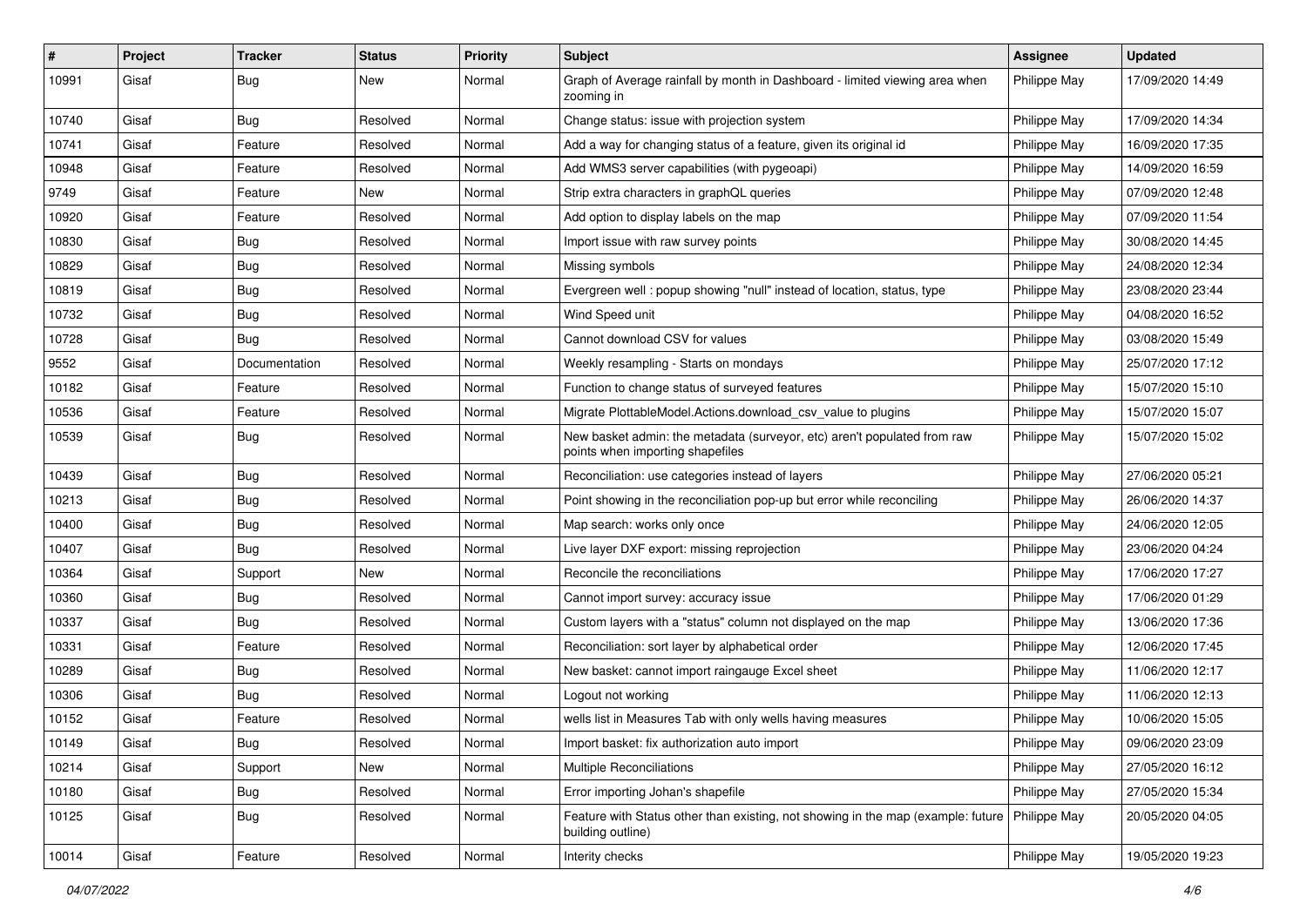| #     | Project | <b>Tracker</b> | <b>Status</b> | <b>Priority</b> | <b>Subject</b>                                                         | <b>Assignee</b> | <b>Updated</b>   |
|-------|---------|----------------|---------------|-----------------|------------------------------------------------------------------------|-----------------|------------------|
| 10140 | Gisaf   | <b>Bug</b>     | New           | Normal          | Admin: sort out manager role                                           | Philippe May    | 19/05/2020 19:22 |
| 10123 | Gisaf   | Bug            | Resolved      | Normal          | Basket Upload: store not saved                                         | Philippe May    | 19/05/2020 17:36 |
| 10122 | Gisaf   | <b>Bug</b>     | Resolved      | Normal          | Reconciliation: missing categories                                     | Philippe May    | 19/05/2020 02:53 |
| 9944  | Gisaf   | Feature        | Resolved      | Normal          | Admin: manage categories                                               | Philippe May    | 10/04/2020 12:06 |
| 9789  | Gisaf   | Feature        | New           | Normal          | Login: put in a dialog                                                 | Philippe May    | 28/02/2020 04:28 |
| 9602  | Gisaf   | <b>Bug</b>     | Resolved      | Normal          | Map: ability to cancel download                                        | Philippe May    | 20/01/2020 18:32 |
| 9603  | Gisaf   | <b>Bug</b>     | New           | Normal          | Map: clean memory after removing layer                                 | Philippe May    | 20/01/2020 13:05 |
| 9592  | Gisaf   | Support        | Resolved      | Urgent          | Follow up migration                                                    | Philippe May    | 19/01/2020 13:42 |
| 9563  | Gisaf   | Feature        | Resolved      | Normal          | Live layers: add option to link to a map feature                       | Philippe May    | 12/01/2020 22:22 |
| 6907  | Gisaf   | Support        | New           | Low             | Study alternative for TileServer                                       | Philippe May    | 11/01/2020 11:45 |
| 9465  | Gisaf   | Bug            | Resolved      | Normal          | Export plots to PNG missing axis labels                                | Philippe May    | 08/01/2020 11:35 |
| 9466  | Gisaf   | Support        | Resolved      | Normal          | Rename "altitude" to "elevation"                                       | Philippe May    | 08/01/2020 11:27 |
| 9483  | Gisaf   | Support        | New           | Normal          | Performance: writing gpkg is slower than shapefiles                    | Philippe May    | 08/01/2020 11:15 |
| 9534  | Gisaf   | Feature        | Resolved      | Normal          | GeoJson store: systematically use geodataframes                        | Philippe May    | 07/01/2020 16:51 |
| 9538  | Gisaf   | Feature        | New           | Normal          | Download shapefile of raw survey points facility - TO BE REMOVED?      | Philippe May    | 07/01/2020 14:35 |
| 9509  | Gisaf   | Feature        | Resolved      | Normal          | Update angular-plotly to 1.5.0                                         | Philippe May    | 04/01/2020 12:05 |
| 9517  | Gisaf   | Feature        | Resolved      | Normal          | Tags: add location                                                     | Philippe May    | 03/01/2020 11:54 |
| 9516  | Gisaf   | Feature        | Resolved      | Normal          | Map: add option to grab link to the selected feature                   | Philippe May    | 02/01/2020 15:42 |
| 9519  | Gisaf   | <b>Bug</b>     | Resolved      | Normal          | Map info: fix icons                                                    | Philippe May    | 02/01/2020 13:11 |
| 9510  | Gisaf   | Feature        | Resolved      | Normal          | Automatically resample to daily when there's too much data             | Philippe May    | 01/01/2020 14:12 |
| 9493  | Gisaf   | <b>Bug</b>     | Resolved      | Normal          | Plotly png download resize frame                                       | Philippe May    | 26/12/2019 16:37 |
| 9036  | Gisaf   | <b>Bug</b>     | Resolved      | Normal          | Fix login indicator                                                    | Philippe May    | 03/10/2019 15:15 |
| 7584  | Gisaf   | Bug            | In Progress   | Normal          | Error with large integers (graphql)                                    | Philippe May    | 20/09/2019 10:52 |
| 8756  | Gisaf   | <b>Bug</b>     | Resolved      | Normal          | Map: handle errors when layers (eg, in base maps) don't actually exist | Philippe May    | 02/08/2019 16:40 |
| 8669  | Gisaf   | Feature        | Resolved      | Normal          | Groups of map layers                                                   | Philippe May    | 26/07/2019 10:51 |
| 8630  | Gisaf   | Feature        | Resolved      | Normal          | Map: add option for filter with status                                 | Philippe May    | 10/07/2019 16:49 |
| 8231  | Gisaf   | <b>Bug</b>     | Resolved      | Normal          | Fix status in table definition of new categories                       | Philippe May    | 03/05/2019 17:26 |
| 6538  | Gisaf   | Bug            | New           | Normal          | Well level: improve the form and input processing (dry checkbox)       | Philippe May    | 12/03/2019 11:09 |
| 3472  | Gisaf   | Feature        | Resolved      | Normal          | Weather station graphs: choice of parameters                           | Philippe May    | 10/03/2019 14:52 |
| 6099  | Gisaf   | Feature        | New           | Low             | Sanic/Gino admin                                                       | Philippe May    | 07/03/2019 16:24 |
| 6090  | Gisaf   | Bug            | New           | Low             | Polygon rendering issue                                                | Philippe May    | 07/03/2019 16:24 |
| 7527  | Gisaf   | Feature        | Resolved      | Normal          | Give an option to resample data for graphs (eg. rain gauge)            | Philippe May    | 07/03/2019 16:24 |
| 5618  | Gisaf   | Feature        | Resolved      | Low             | Export layers as DXF                                                   | Philippe May    | 05/03/2019 12:42 |